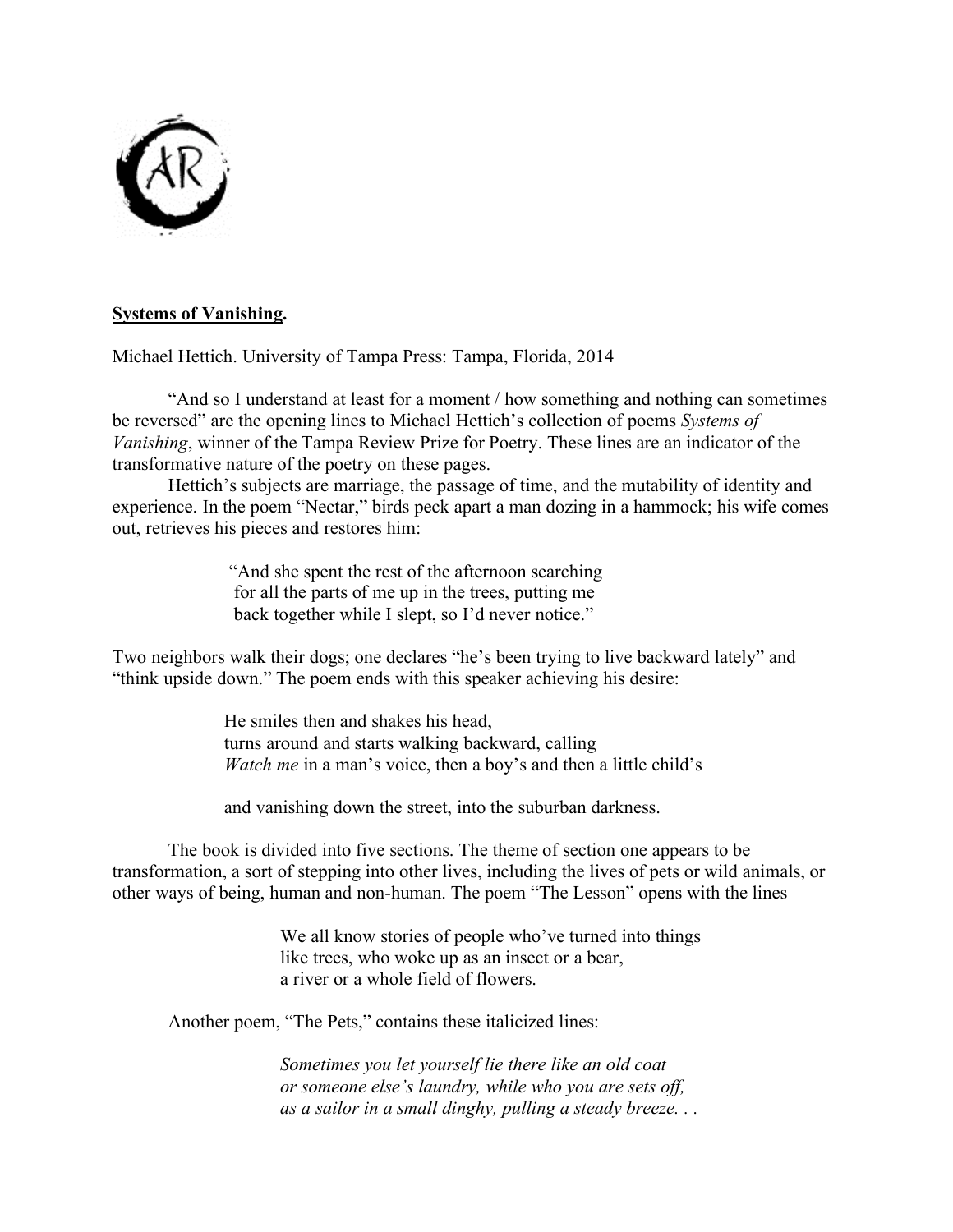The poem "The Need" experiences morning as a "a different kind of animal, gray-furred / and snouted, which roots around in the undergrowth" while, in another poem titled "Birds from All the Days You've Lived," "the wind drew its long hair across the bedroom floor, / but the bedroom was outside now, as the houses were splintered, and the windows / were out there in the field, where windows are nothing / but the wind. . . ."

 Section two addresses place and time. It opens with the command to "Unravel your stories like old rope until they won't hold / and your boat is set free to drift." The poems in section two have a fairytale quality, images out of dreams, images out of wishes: "And if you tell me to breathe underwater / I will do that, until I can flicker and flame / like a photograph of sunlight, because this is the small tale, / inside the larger story. . . ."

Section three moves into the interior lives of people, expressed by such lines as "if we could sneak inside her as she dreams / . . .we might / look more closely up and down meandering / alleys, peer along the hallways and alcoves / of the buildings inside her." In another poem, "Dust Train," the speaker explores metaphors of identity: "A person put together like a bundle of sticks, tied tight with twine and leaned in a corner / because he or she looks beautiful there. . . a person was an empty train moving through the mountains / at night and waking a woman who listens to the wind in the trees." And the metaphor continues to unfold: "But another / kind of person is the bike someone stole from the rack in front of the library, a bike / which was given in love, for Christmas, that's being stripped now and spray- / painted gold."

Section four tells tales of lives that, outwardly ordinary, are brimming inwardly with awareness of moments. Section five is about poems of memory: a house with all its windows open to the season; a friend coming undone, perhaps by old age; about the birth of a stillborn child, a poem full of loss and anguish.

Birds are a recurring motif, symbols and agents of the present moment and of transformation, as well as messengers into the past and future, including what has not happened and what may never happen*.* The natural world seems to be metaphor for the inner lives of the people in these poems, and, at the same time, it is the landscapes and animals the characters move among. This duality creates a flowing effect, as do the enjambed lines of many of the works. For example, the title poem "Systems of Vanishing," ponders

> [I]f we could imagine another human essence than *self*, perhaps it could be

the music of leaves changing color, letting go

. . .There was a field with trees, and the air beyond my breath was so clear it was nothing, like time.

And I didn't have to see through it to see: The air was my eyes,

and the river winding through the grass was brimming with secrets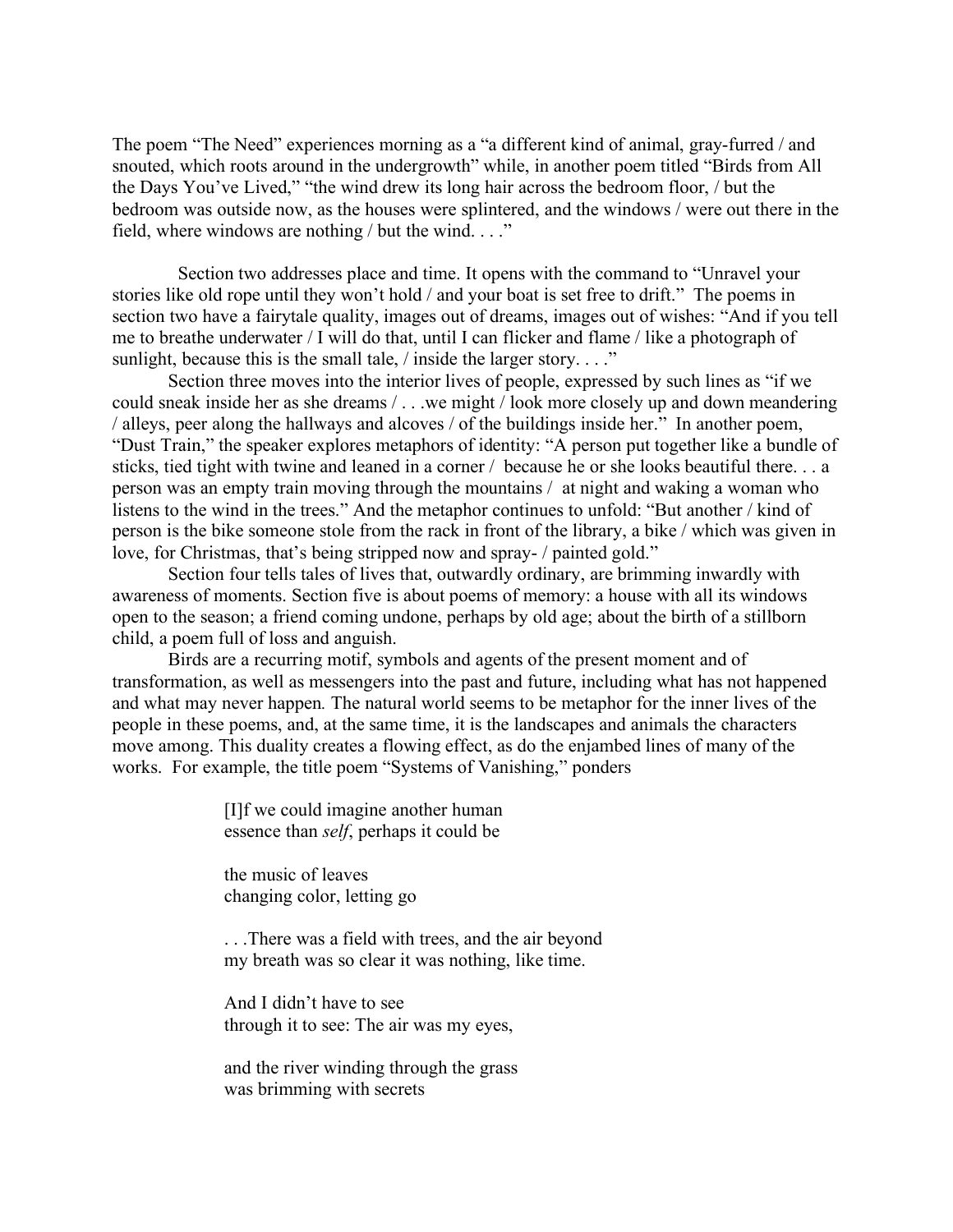I thought I might know

if I lay down and let its water flow across me for a while.

The divide between subject and object, world and self are blurred in these poems. The lines wander through the house of life and the house of the self, including the self in relationship, and both are filled with birds singing and in flight, with weather, hillsides and rivers.

While reading the poems, I found that my breathing slowed and my body stilled. I felt as if I was exploring a landscape that altered constantly yet gently around me. The unexpectedness of many images and events was, for me, one of the chief pleasures of this book. As a reader, I was drawn steadily along, one observation, one supposition, one happening passing seamlessly into the next.

Hettich shows what it can be like to experience, with the beloved Other, the world and time as change and interchange. The poetry in *Systems of Vanishing* is beautiful, wonder-filled, poignant, complex and, ultimately, joyous.

--Melanie A. Rawls

## **The Late Matthew Brown.**

Paul Ketzle. Apprentice House, Loyola University: Baltimore, Maryland. 2015.

Paul Ketzle covers a lot of bases in his novel. The main character, Matthew Brown, is a bureaucrat and anti-hero, who's risen to the position of associate director of the Department of Corrections in an unnamed southern state. He comes from a family steeped in politics and government in what is called in the novel "the New South."

Our anti-hero ironically has a daughter named Hero, spawned from a one-night fling that he can barely remember. This satirical tale begins when Hero arrives for a first time visit. Their father/daughter relationship has recently been established by DNA testing. His daughter aged twelve turns out to be precociously witty and critical of her new found parent. She becomes especially unnerved and derisive when she learns that Matthew is charged with the task of setting up the first execution of a prisoner in decades.

On top of all of these real and potential quandaries, this bureaucrat suddenly becomes a person of possible suspicion in an investigation, involving an ecological scandal. As the former director of the Bureau of Environmental Study, he can't avoid responsibility. After he discovers a file with papers authorizing the use of a poisonous chemical, he realizes that he signed without researching and recognizing the dangers.

Matters take another downturn when he and Hero are involved in a car accident. The author describes this disaster and the aftermath. ". . . full-on spinning. . . . Then we were off the ground, airborne, soaring. . . . I have no memory of hitting the ground." Both father and daughter end up in the emergency room.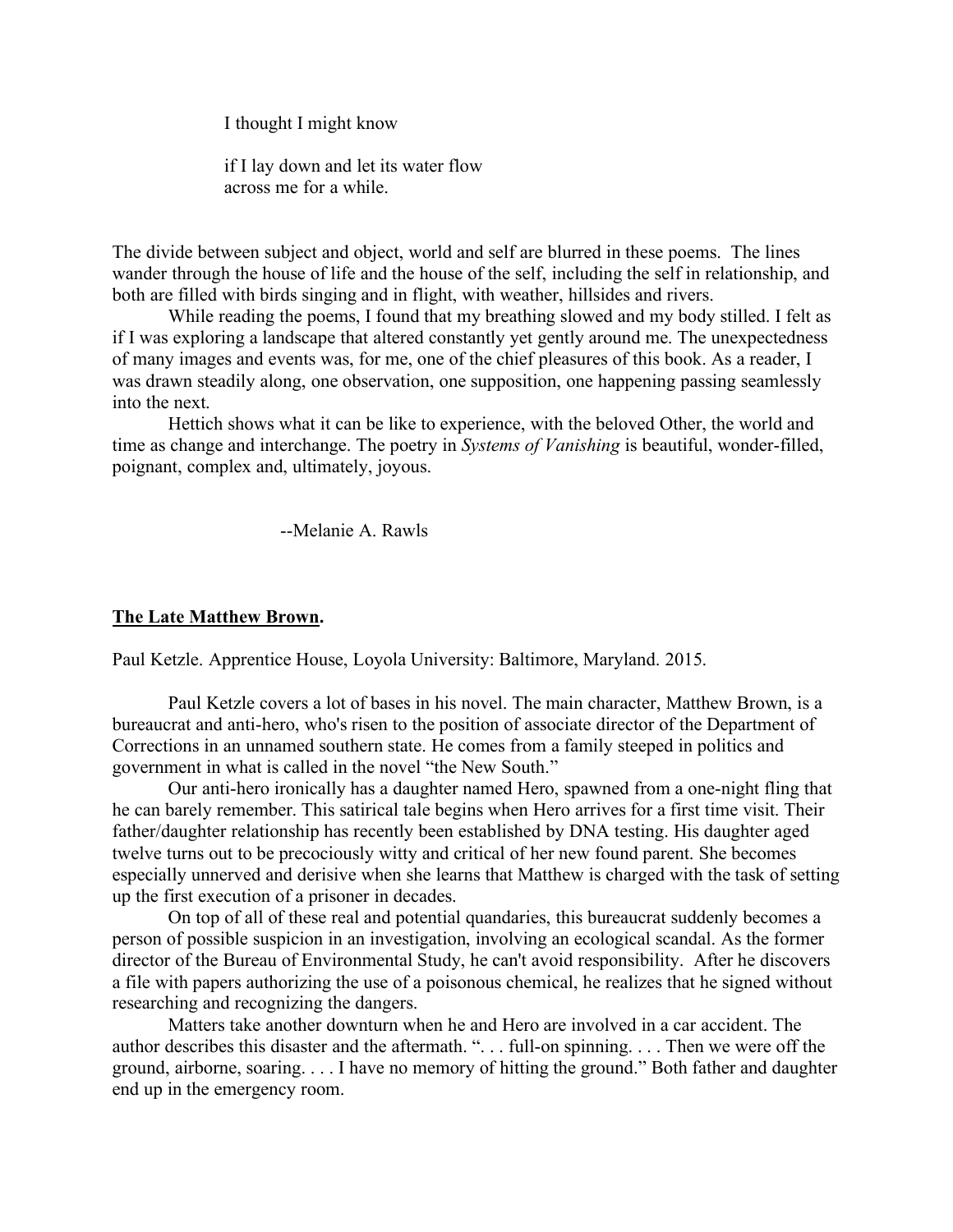While recovering from this latest ordeal, Matthew discovers that he has been declared dead. This he learns after his daughter receives a check, as a recently declared beneficiary of his life insurance policy. Matthew's quandaries keep piling up in both tragic and comic fashion.

For my taste one of the best aspects of this book is the relationship between the badgering twelve year old and the somewhat ineffectual character of Matthew Brown. I did laugh at some of the vignettes described by Mr. Ketzle.

Father, daughter and dad's friend, Janice, attend a Civil War reenactment of the Battle of Blossom Ferry, which turns farcical:

> The quiet conversation soon became more intense and evolved into an argument, with pointing and shouting and arms thrown up in frustration. Finally one blue coat raised the butt of his rifle and smacked the lone Confederate in the face. . . . The remaining line of Southerners charged out of the undergrowth in response, no longer firing shots, but hurling rocks. . . . The line of spectators took a step back as the playacting transformed into actual violence. One family rushed off toward the cars. . . . Large out-of-shape middle-agers wrestl[ed] in the wet grass with energetic twenty-somethings.

We took cover behind a low hedge....

"You know, this is a little bit more realistic than I'd expected," Hero observed.

On the other hand, I found some pages of dialogue risked being somewhat long-winded and expository. These sections cropped up frequently in the second half of the book, especially in discussions involving the gone-wrong ecological project called "Rain Bird." Also, conversations about the impact of dangerous chemicals used in "Rain Bird" for insecticides risk being overlong.

However, the repartee and relationship that grows between Matthew Brown and his young daughter, Hero, offer the reader moments of comic relief. The novel also has a funny incident near the end when the main character discovers that the old family manor house that he has been restoring is actually a former slave quarter building, wrapping the narrative up with a good dose of irony.

--Margaret Howard Trammell

### **What I Can Tell You.**

Ruth Moon Kempher. Bright Hill Press: Treadwell, New York. 2013.

Ruth Moon Kempher writes in earthy detail that may remind a reader of the poems of Seamus Heaney, the works that dig deep into the aliveness of landscape. Her love of the richness of the world just beyond the window, the garden, and the sand dune comes through clearly in her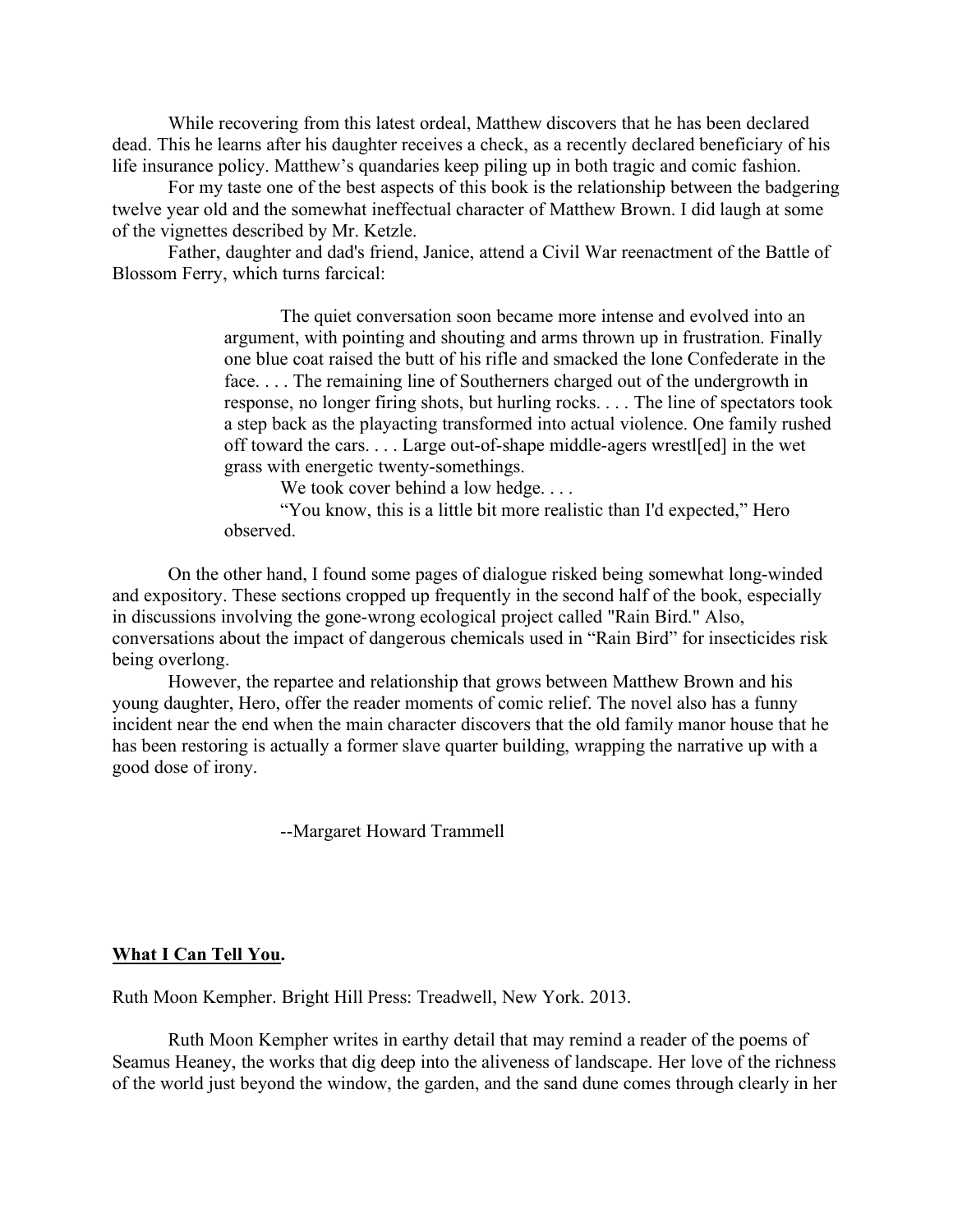latest collection. Though her pieces at times seem to channel the Irish Nobel Prize Winner's themes, Kempher's work is truly her own.

This love for the vividly sensory is well-captured in the poem "Wayside Flowers, Well." In just a few lines the reader becomes immersed:

> O, O, the Well flows lovely gives root-room in treacherous slime among well-stones, to the tiny shining stars the celandine.

Similarly, within "In a Land of Small Rain" the pull of the sensory details plunges the reader deeply into the poet's world:

> ... their roots tangled with worms, thirst together knotted like seines. It's a burly world as old, ripe sap dries into beads thick as honey—traps for gnats and spiders—the rain's absence felt tangible as present sun. Trickles of sawdust dry the palms— A small wind stirs the pines and rustles the palmettos.

Her wordplay makes a strong music here, such as her pairing of sounds ("burly world" and "traps / for gnats"). She captures her landscapes with both imagery and song.

But Kempher covers more ground than the beauties of the natural world; she also paints powerful characters. The multiple section piece "Three for My Dad, at 97" artfully reveals nuances of character within its careful lines:

> [L]ives next door, beside the brown creek in a trailer he's rebuilt until it's stronger now, than when it was new repaints the deck he added on back then every April, so it gleams, fresh-done

The man's practical side blends well with his toughness as Kempher envisions him "like / Captain Queeg on this quarterdeck / contemplating some fool's / court martial."

When the poet combines her eye for natural images with capturing a specific character, her lines bloom in surprising directions. In "The Sidewalk Artist's Legacy" she masterfully makes this combination work: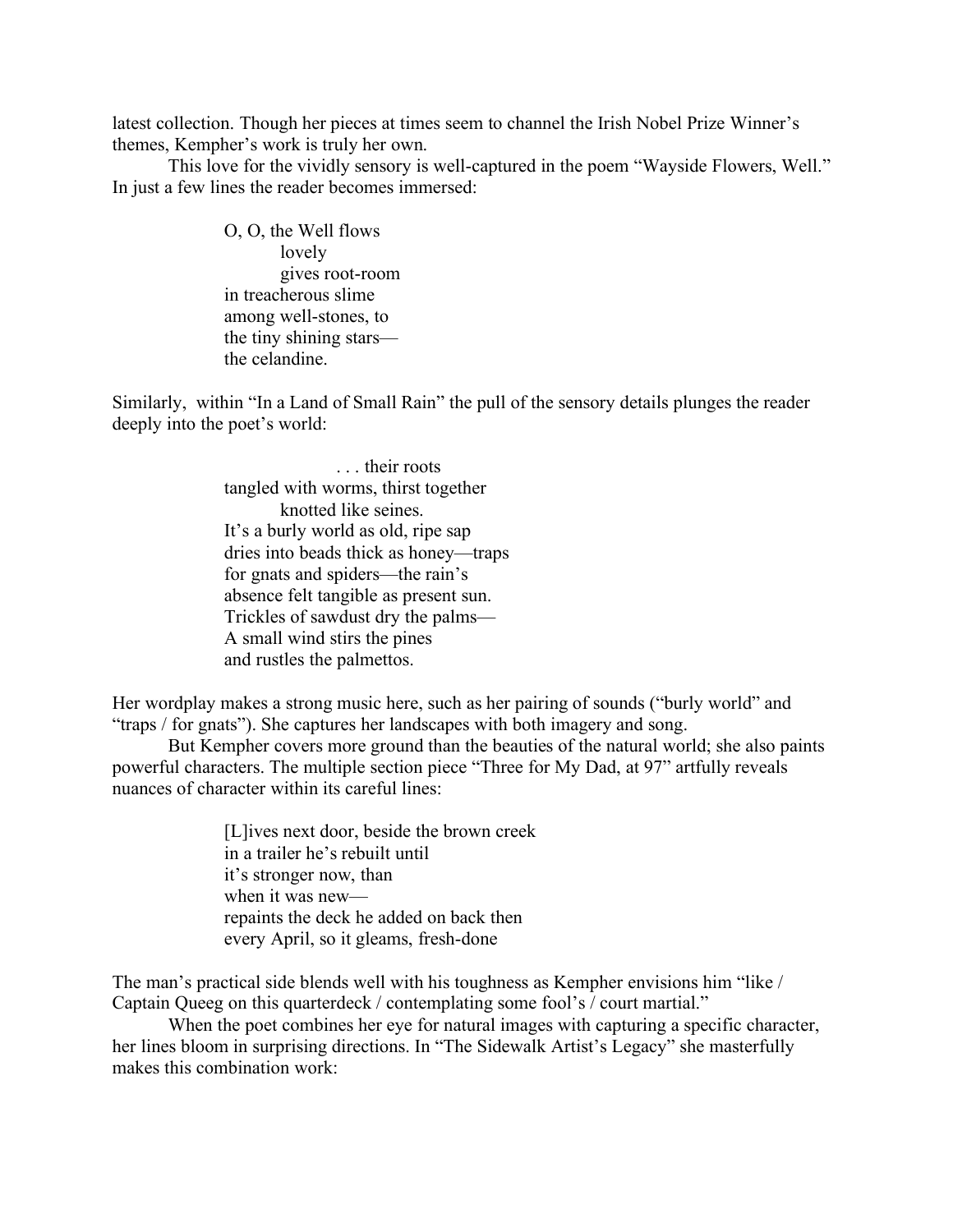Look for me seaside, in those polyps you'll remember on crabshells, sharp-edged barnacle uprisings, veined purple, or better, blood red, sometimes on rocks, under coiled wet seaweed filaments—watch your foot.

*What I Can Tell You* tells plenty with plenty well brilliance. Her poems tell more than enough to give a reader a powerful glimpse of life through precise, earthy, generous handfuls of language.

--Michael Trammell

## **Salt and Iron.**

Gregory Byrd. Snake Nation Press: Valdosta, Georgia. 2014.

Hard stories sing brightly. This is especially true of the narratives that grace the poems in Gregory Byrd's new collection *Salt and Iron.* Whether they're tales of a father and son hunting expedition, an itinerant minister ordered to stop preaching in a city market, or a daughter learning geometry while visiting Albania, the difficulties for these narrators and characters stand starkly on the page as the compelling stories speed the readers line by line.

The piece "Rain, Steam, and Speed: Steam" (part one of a three-part poem) particularly presents a tragic scene. A train engineer recalls a shocking night in intense detail:

> . . . we were going downhill on a seven percent grade when this lady stepped out onto the tracks. . . .

The engineer hopes once he blows the locomotive's horn, the woman will come to her senses and jump out of the way. Instead, "she just turns and looks towards [him]. [He throws] the emergency / brake, all the wheels screaming Jesus almighty" and tragedy strikes. But the next parts of the poem offer different points-of-view to give the events fullness in a way that grants a sense of transcendence beyond the event's surface layer. In the second section subtitled "Rain" a coworker at the hospital's group therapy unit recalls the woman on the tracks as someone who had "some dark thing inside her, / a dark bundle of feathers." In the coda subtitled "Speed" the scene is filtered through the woman's eyes, and we see a new vision unfolding:

> When I stepped into the tracks, I stopped somehow and looked into the nest cradled in my laced hands. something was shrieking at me again, loud as God and there was a bright shining locomotive thundering on the tracks, heaving hard and the kind face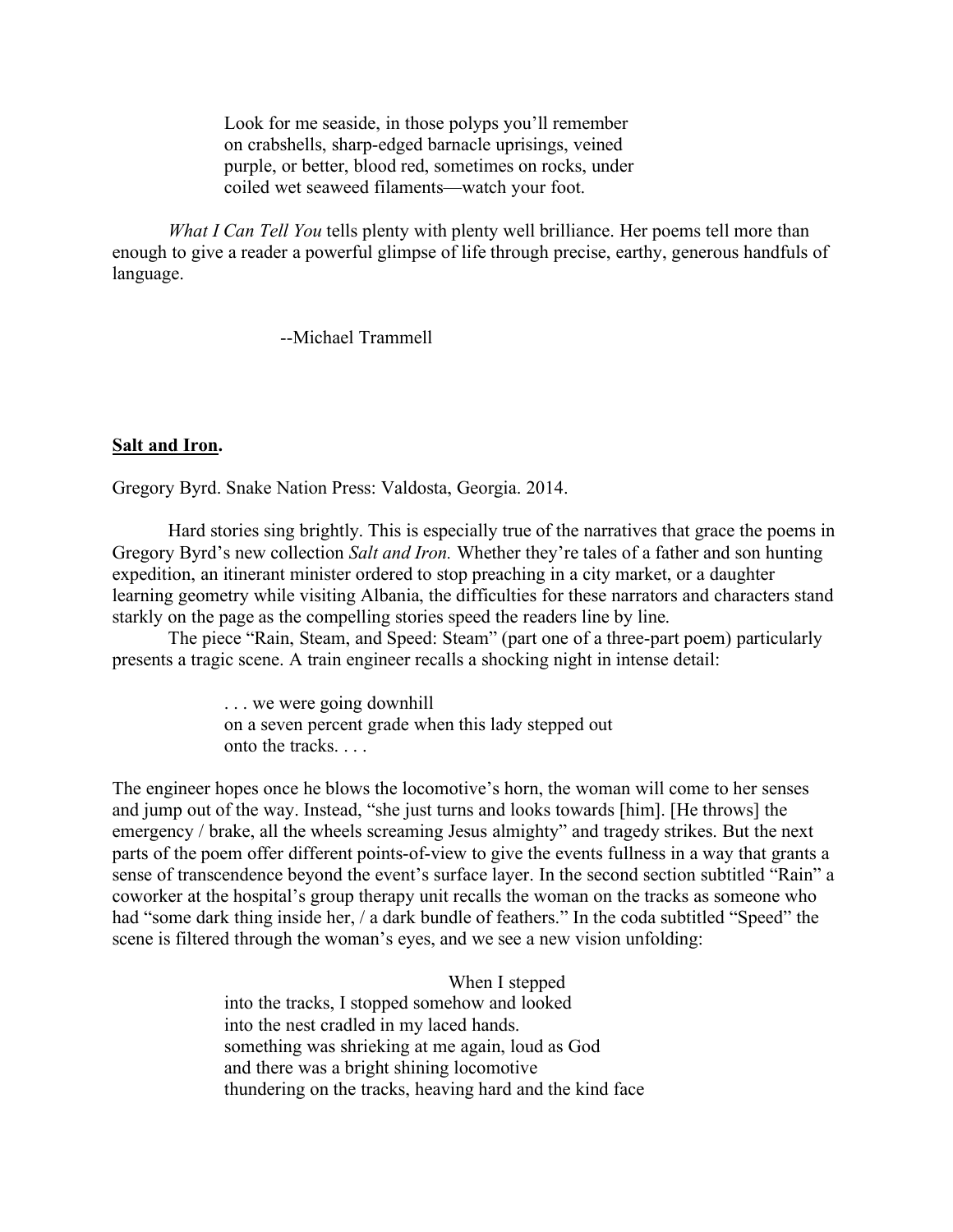whose heart was big enough to save the world calling "No! No!" I smiled and looked into his eyes and for that moment, the bird inside me lifted.

The tension between characters in Byrd's poems drives this book forward with powerful momentum, almost as if one were turning pages in a short story collection. However, the poet gives care to the music of each line, combining narrative tension with word-song that makes his book's pieces resonate. In "Deer Hunting in the Everglades" friction between characters is clear:

> As I walked behind my father, I aimed my carbine at his head and wondered if other boys had done the same thing, trembling and unable to squeeze the trigger.

The lines in "Claire de Lune" also focus on people clashing:

When we sold the house you cried late one night, saying you couldn't leave the rooms. . . . I heard the little girl's voice again, the simple statement whose word, like love, would make her mother appear. I walked out, naked in the summer heat, sat on the couch and thought hard, trying to tell her it will be okay. . . .

These powerful poems grip the reader with complex characters and conflicts. But it's the careful attention to each word that makes *Salt and Iron* so strong.

--Michael Trammell

#### **The Book of Duels.**

Michael Garriga. Milkweed Editions: Minneapolis, Minnesota. 2014.

Yes, each of these tales is about a standoff, a smack-down, a battle between entities, but these fights are strikingly different from one another. A multitude of characters—from *The Bible* to Louisiana swamps, from arid Spain to the fiery Gates of Hell—make their way into these squabbles, allowing for dizzying variety and surprises.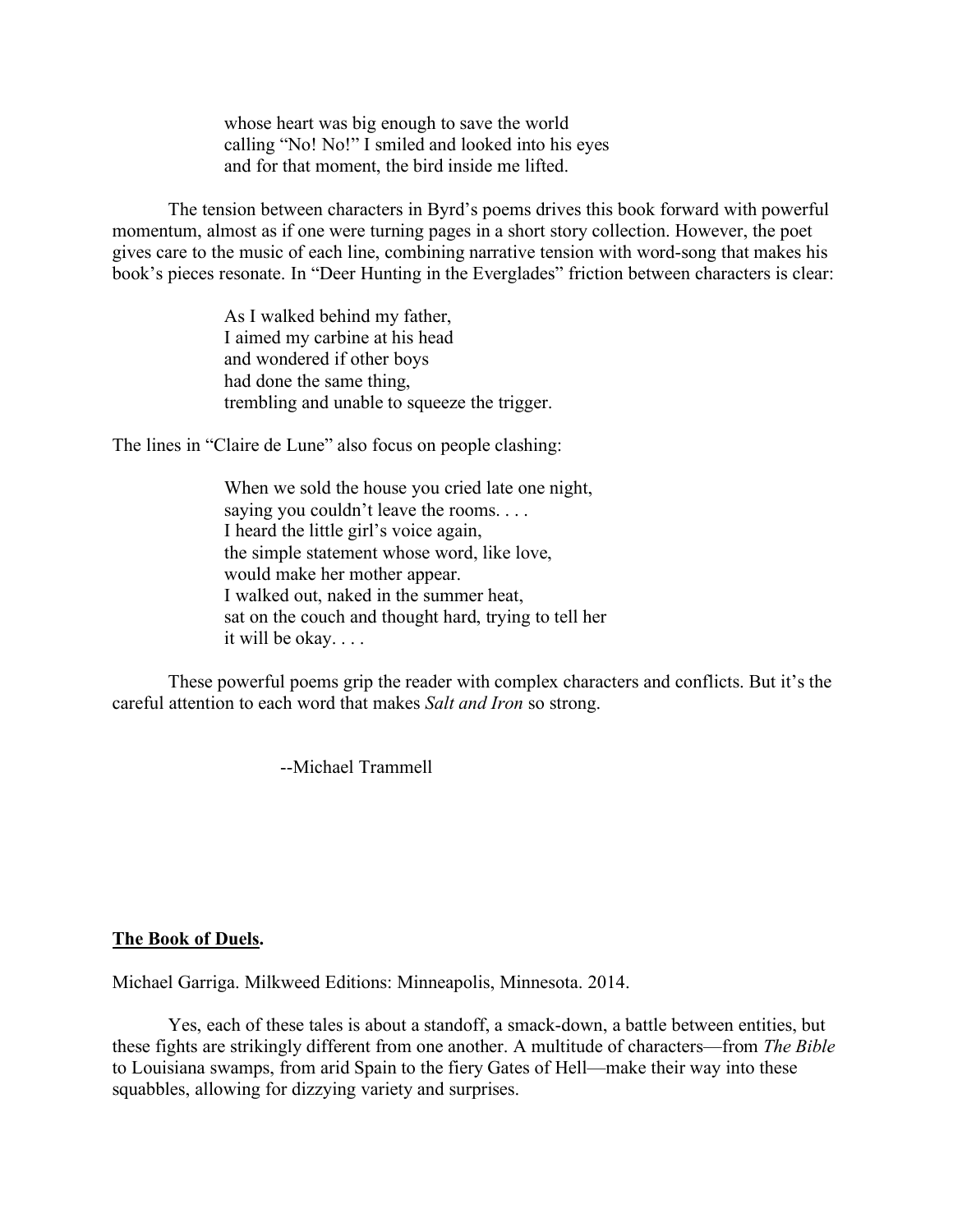The highly original three-part structure (featuring two "duelists" and "a witness") of each piece gives readers a great reason to savor this book, Michael Garriga's first collection. But the real reason is this prose writer's gift for language. Garriga's lyrical sentences give every page one hundred dazzling sparks. Here are a few examples:

From "Slouching Toward the Land of Nod: Abel v. Cain":

I hold a lonely vigil, watch over the hillside speckled by sheep, wary as ever of hound and hawk because even though the lion may once have lain with the lamb, as Mother always says, it now devours them as prey. . . .

From "*Judicium Dei* or Trial by Combat: Le Gris v. Carrouges":

I raise my long sword over my head and watch its tip touch the pale sun and I see a hawk on the wind and archers in the stands . . . as I bring the steel down . . . [he] not knowing . . . his first wife took me as her own deep secret until the day she died.

From "On Moses's Failed Insurrection: Unbada v. Cantrell":

I am awake but cannot flesh out the haints of sleep, as though my life's become a dream, a shade passing before closed eyes. I cannot conjure my name nor who I was, and if I can't, then was I ever?

From "Catfight in a Cathouse: Carol v. LaRouche

Cora and Vivian toggle and tussled and upset the lit flambeau though I caught it, screaming, *Watch da flames*. . . . [A]ll this after I've returned from my pleasure at Anderson's Annex where the boys belly to the hand-carved bar and snook schooner after schooner of beer under the one hundred electric bulbs blasting the dark back in a blaze. . . ."

Another way Garriga flashes his brilliance is how he's gone far and away beyond what most would imagine as a classic duel. These stand-offs are not solely of men walking twenty paces, turning,. and firing pistols. Yes, we have Hamilton versus Burr (what good book about duels wouldn't?), but we also have whip-fights from the 1700s; Don Quixote versus the windmill; dueling banjos from *Deliverance*; a cockfight; custody battles over young children; and even the author versus the Devil.

The more personal tales near the end of the book are especially powerful. Garriga's narrators reach deeply within themselves to go toe to toe with internal demons that haunt the past and present. These lyrical musings go straight for the gut: "*remember that four-day binge in which you drank only rye and woke up screaming from dehydration, and in the mirror by moonlight, you saw your skin puckered and wrinkled . . . but you just added water with your bourbon next day. . . .*"